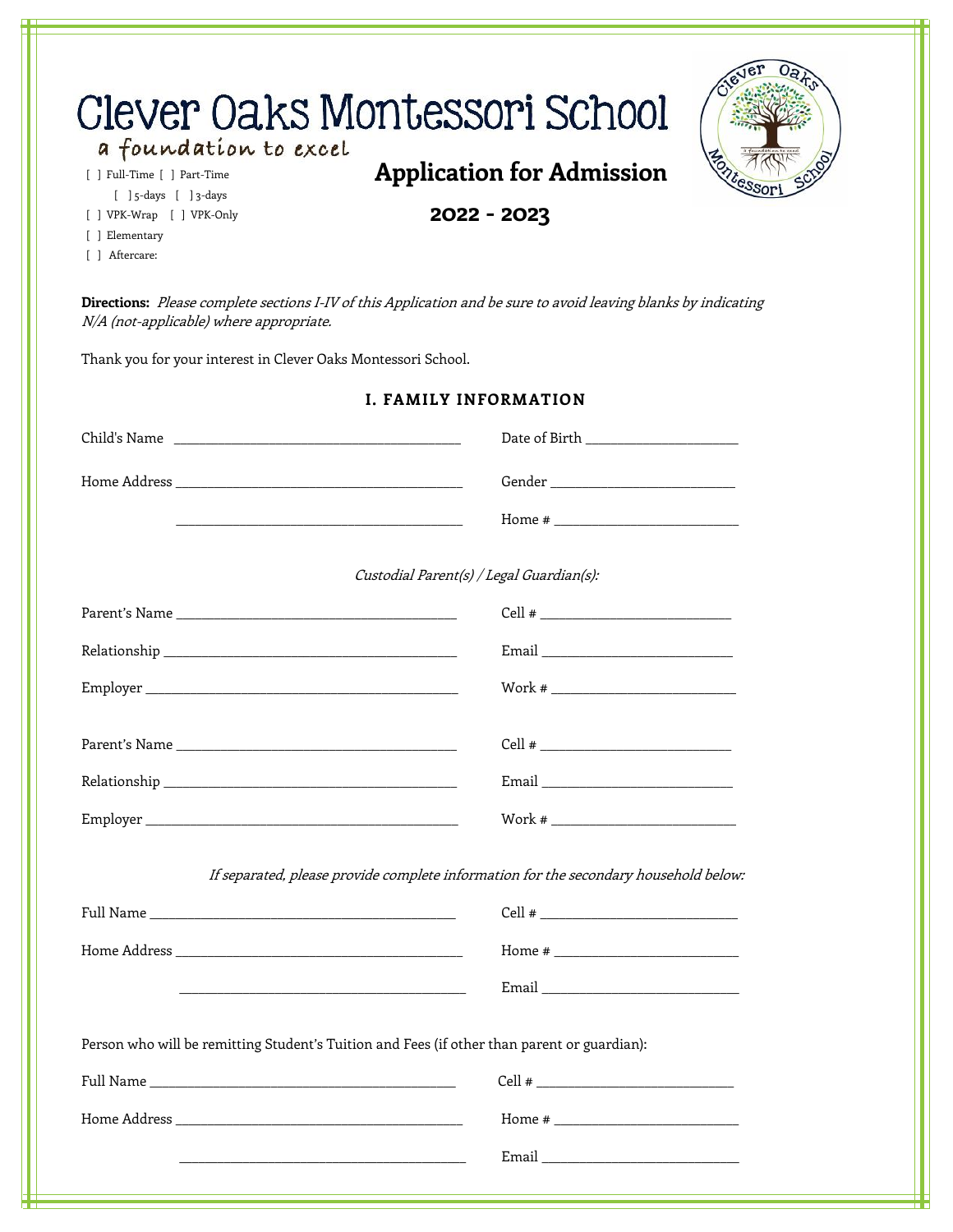## **II. STUDENT ENTRANCE INFORMATION**

|   | Please be accurate concerning all items presented below, as Clever Oaks Montessori School reserves the right to contact previous<br>schools to independently verify all responses. |
|---|------------------------------------------------------------------------------------------------------------------------------------------------------------------------------------|
|   |                                                                                                                                                                                    |
|   |                                                                                                                                                                                    |
|   |                                                                                                                                                                                    |
|   |                                                                                                                                                                                    |
|   | Please List the last three (3) schools attended by the student                                                                                                                     |
|   | School<br>Dates of Attendance or Grades Attended<br>City & State                                                                                                                   |
| ð | Has applicant undergone any visual, hearing, I.Q. or other educational assessment during the past two years? YES / NO                                                              |
| ð | Has your child spent more than one year in a grade? YES / NO If yes, what grade? _____________________________                                                                     |
| ð |                                                                                                                                                                                    |
| ð |                                                                                                                                                                                    |
| ð | Has your child had a psychological evaluation for academic or behavioral concerns? YES / NO If yes, what type of evaluation?                                                       |
| ð | Is your child taking medication(s)? YES / NO If yes, what type of medication? ________________________________                                                                     |
| ð | Have school personnel recommended that your child have any of the following assessments:                                                                                           |
|   | J Educational: YES / NO                                                                                                                                                            |
|   | J Psychological: YES / NO                                                                                                                                                          |
|   | Speech & Language: YES / NO                                                                                                                                                        |
|   | Neurological: YES / NO                                                                                                                                                             |
| ð | Has your child received Physical Therapy? YES / NO                                                                                                                                 |
| ð | Has the student ever been the subject to major disciplinary action (suspension or dismissal) in any schools? YES / NO                                                              |
|   |                                                                                                                                                                                    |
| ð | Has the applicant previously attended Clever Oaks Montessori School? YES / NO If yes, when?                                                                                        |
| ð | Please describe any special academic or social circumstances that may have affected your child's school experience in the past or                                                  |
| Ô |                                                                                                                                                                                    |